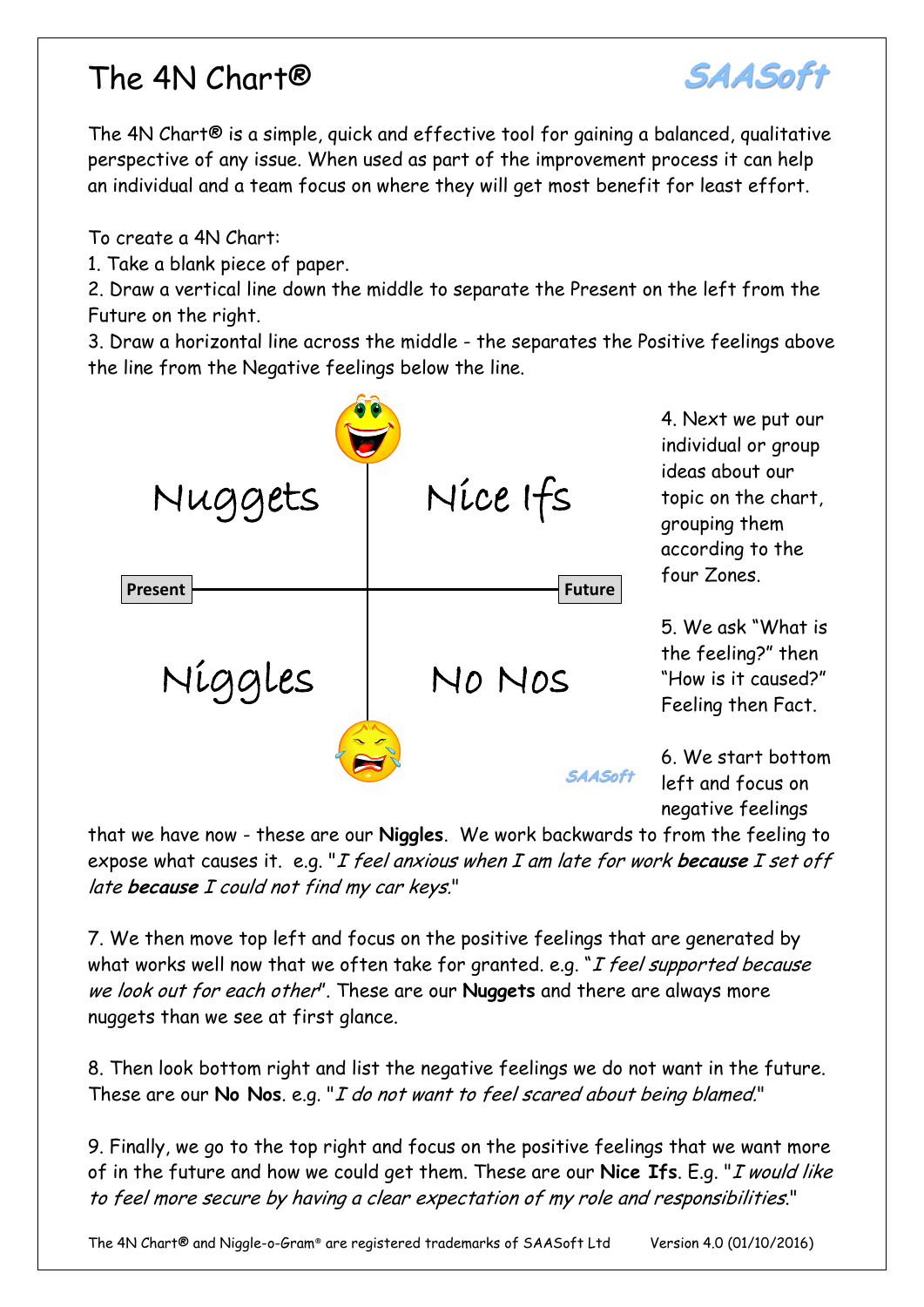

The process of improvement has two linked challenges:

A) Finding ways to **start** doing some Nice Ifs and to keep doing them, i.e. converting Nice Ifs into Nuggets. This is "creative pull" or our "burning ambition".

B) Finding ways to **stop** doing some Niggles and to prevent doing them again, i.e. converting Niggles into No Nos. This is "reactive push" or our "burning platform".

The process can start with nailing a Niggle because this will release the very resources we need to fuel our creativity. When we find a way to convert a Niggle into a No No we will liberate energy, time and money and these are the three "currencies" that we then re-invest to create a new Nugget from a Nice If.

| Description<br>of the Niggle | Incidence<br>(0 to 9) | Impact<br>(0 to 9) | Influence<br>(0 to 9) | Code<br>$(000-999)$ |
|------------------------------|-----------------------|--------------------|-----------------------|---------------------|
| Can't find car keys          | 8                     | 5                  | 9                     | $8 - 5 - 9$         |
| Untidy desk                  | 9                     | າ                  | 9                     | $9 - 2 - 9$         |
| Global warming               | 9                     | 9                  | $\overline{0}$        | $9 - 9 - 0$         |
|                              |                       |                    |                       |                     |
|                              |                       |                    |                       |                     |

The key is to **focus** and we use the Niggle-o-Gram® to help us do that.

For each Niggle we ask three questions and score our answer as a number:

- Q1. How often it happens or the **Incidence**. (0=Never to 9=Always).
- Q2. What is the effect or **Impact** (0=No Effect to 9=Showstopper).

Q3. How much **Influence** do we have over the root cause (0=None to 9=Complete).

Now we create a code for each Niggle that will range between 0-0-0 and 9-9-9.

The Niggle with the code that is closest to 9-9-9 is the one to focus our effort on first because this will give the biggest return on investment and avoid diluting our efforts. The weighting is "Influence  $\rightarrow$  Impact  $\rightarrow$  Incidence" so in the example the "Can't find car keys" is the #1 Niggle. We might "nail" it by installing a key hook by the front door and then consciously develop a habit of putting our keys on it.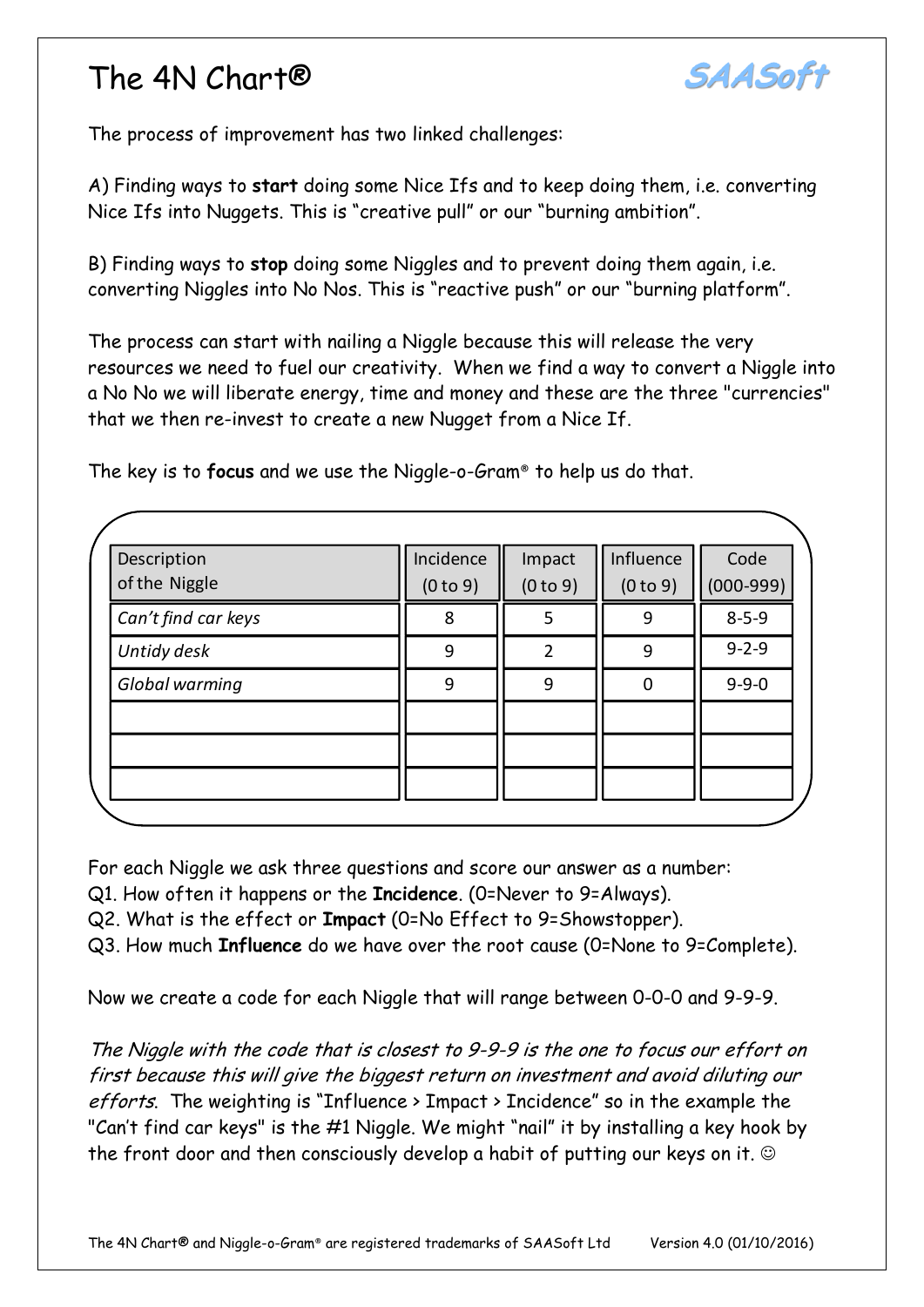

### Traps and Tips

Newcomers to the 4N Chart® tend to fall into a number of traps in the process of learning how to use this simple, yet surprisingly effective, diagnosis-and-design tool.

#### **Trap #1 – Confuse the observed symptom with the assumed cause.**

The instructions say that we start with the feeling and then describe the process that caused it, i.e. the emotion is the effect or outcome. For example, we might say: "My niggle is that I feel anxious when I have a backlog of work to do because I know that if I rush then I am more likely to make mistakes which I might miss and thereby cause unintended harm for which I might be blamed".

If we fall into  $T$ rap#1 we might say: "My niggle is that  $I$  don't have enough time".

Notice the difference, in the first version we are describing the external reality of feelings and facts, in the second version we are describing what we assume is the root cause. This is our internal rhetoric and we are assuming the cause.

This trap is called the "Ladder of Inference Trap" and we all fall into it without being aware we are doing it.

The danger of this trap is we just re-inforce our existing beliefs by distorting the information that we are receiving from the outside world, and thereby ensure we are unable to diagnose the actual cause of the niggle, and treat it. In this case we are literally "jumping to conclusions" rather than asking the factual question: "What is the cause of the backlog of work that is generating my anxiety?"

We fall into this trap in all four parts of the chart by omitting to write down the feeling first, and then describing the step-by-step process that led up to the feeling. To do this we have to deliberately and consciously switch to "feeling mode" and then to "fact mode", and that takes a bit of practice to do naturally.

In the Niggle Zone the feelings are usually a combination of disappointment, irritation and anxiety, the milder forms of the three primary emotions of sadness, anger and fear. These emotions are generated in the unconscious parts of our brains in reaction to sensory inputs, and they are all related to a sense of loss.

Sadness is the sense of loss in the past, anger is the sense of loss in the present, and fear is the sense of loss in the future.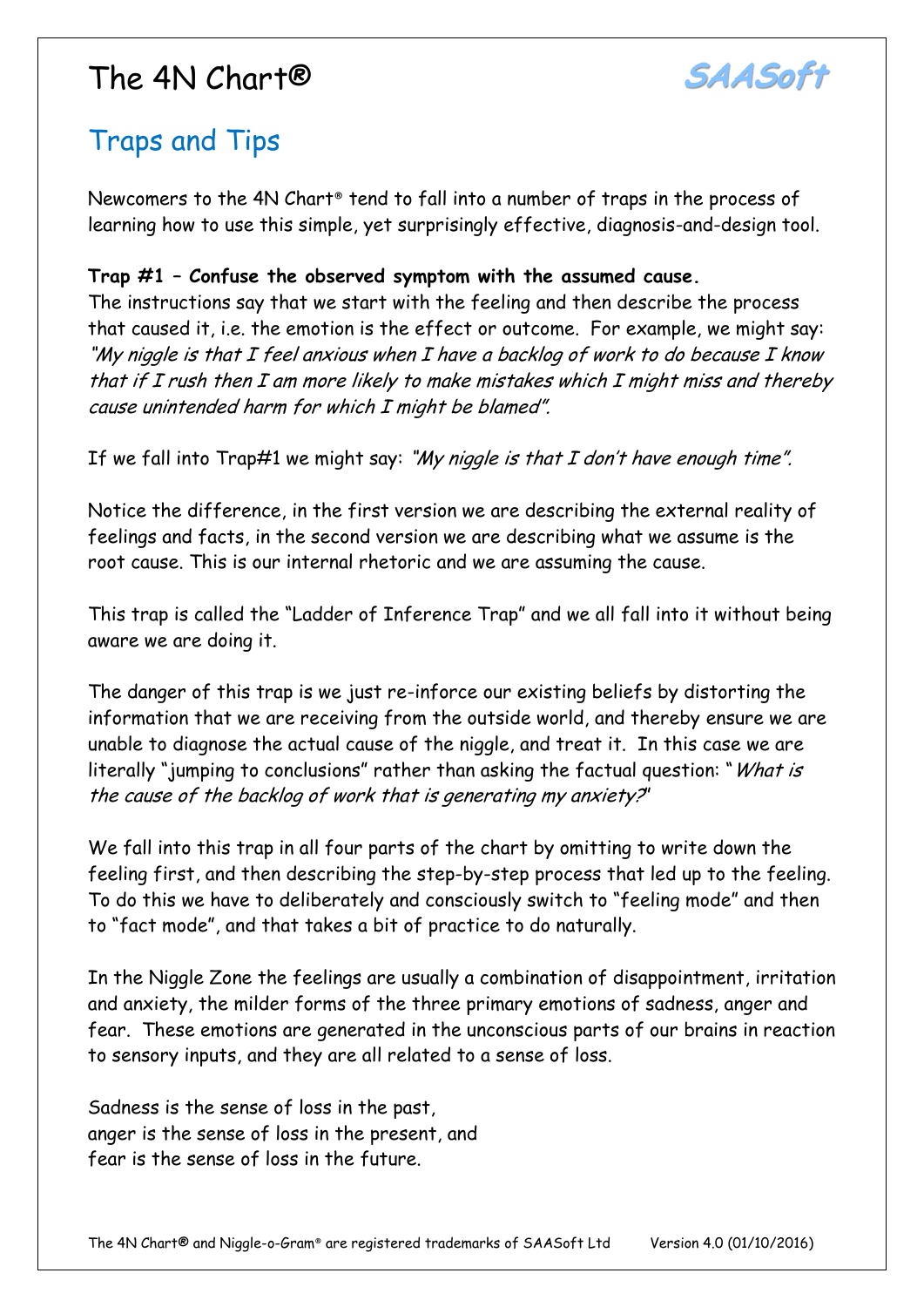

Our brains have evolved to be constantly on the alert for possible threats, which we may have to detect and respond to quickly. So much of the processing is automatic and unconscious – like a reflex – and out of our conscious control.

What happens is that, if a specific pattern of sensory information comes in, the unconscious mental reflex is triggered, and a learned response follows automatically and out of awareness. We are only consciously aware of the fleeting emotion and, some time later, our final conclusion, decision and action, which are all associated with a sense of confidence and certainty. We react intuitively.

Unfortunately, our confidence does not always match the competence of our unconscious information processing system! Psychologists have shown that, paradoxically, an incompetent decision (i.e. error) can be associated with a feeling of high confidence (i.e. over-confidence). This is potentially dangerous combination is the result of gap in our verified knowledge and validated understanding, what we call "know how". We need to be mindful of this "blissful ignorance" trap.

The way to avoid Trap #1 is to (a) slow down the thinking process and (b) to force it up to conscious awareness so that our "leaps of logic" can be examined rationally and dispassionately. To do this we follow the causal process **backwards** by:

1) Starting with the question: "What was the feeling?"

2) And then asking "What happened just before that?"

3) And then we keep asking the "What happened just before?" question to move backwards in time until we have sketched a map of the causal process.

So in our example when we ask "How does the backlog of work develop?" we might discover a combination of factors that combined together to cause it such as "I accumulate tasks of a specific type until I have enough to make it worthwhile setting up to do them because I feel is a more efficient use of my time" or "I set a specific amount of time aside on a Friday afternoon to do the more difficult tasks because I am less likely to be interrupted then."

Note that each statement describing our behaviour includes a "because" and a justification, and it is the unconscious assumptions that underpin these justifications that we need to expose and examine. We keep the valid and update the invalid.

Our invalid assumptions have often been learned using a form of reasoning called learning by association. In fact, this is how we discover how the world works, we do experiments. Unfortunately, that does not guarantee our causal assumptions are valid.

To illustrate this let us examine a common symptom: a queue.